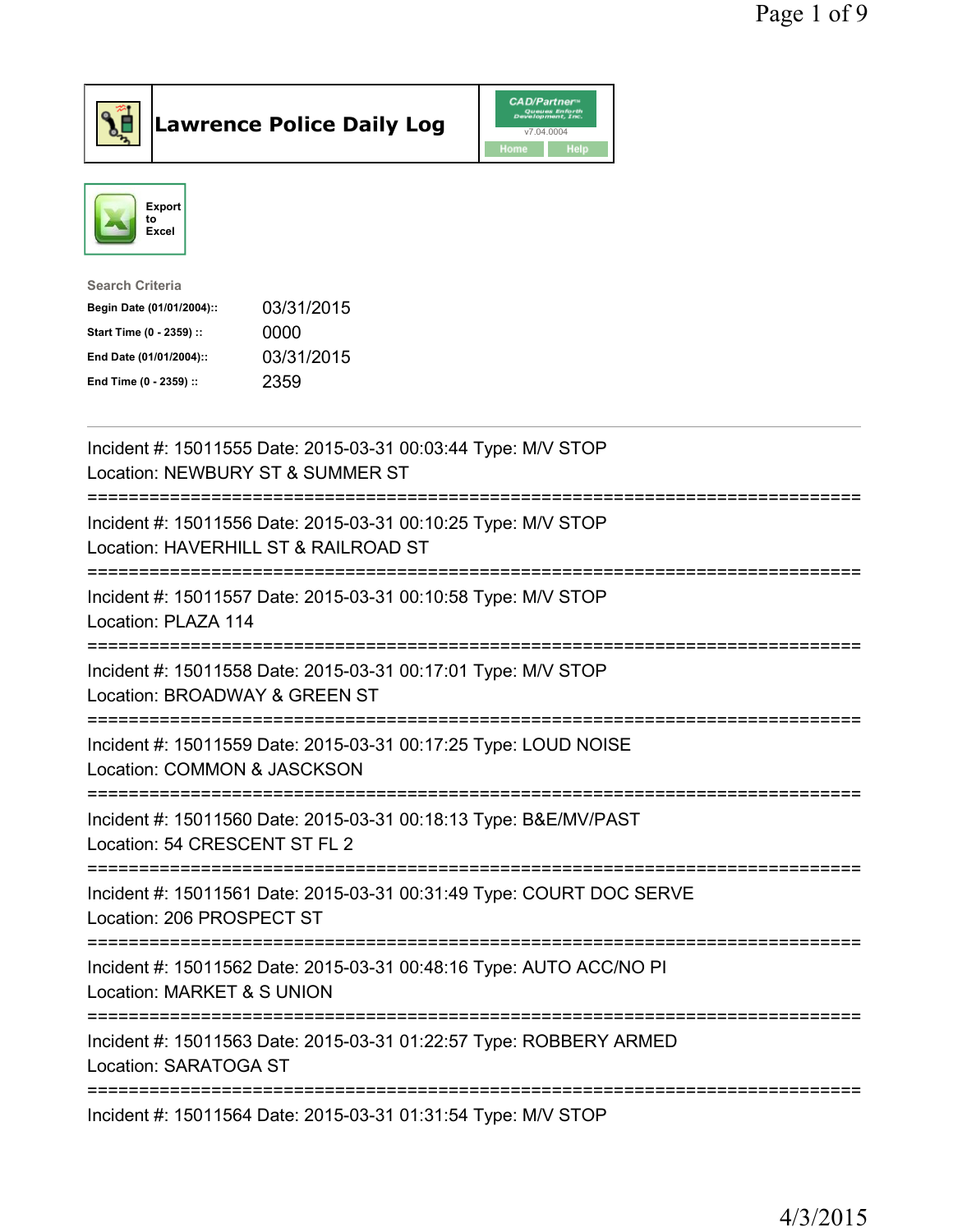| Location: BROADWAY & CROSS ST                                                                                                                  |
|------------------------------------------------------------------------------------------------------------------------------------------------|
| Incident #: 15011565 Date: 2015-03-31 01:40:06 Type: HIT & RUN M/V<br>Location: SOUTH UNION & MARK ET<br>===================================   |
| Incident #: 15011566 Date: 2015-03-31 01:52:38 Type: ASSSIT OTHER PD<br>Location: BROADWAY & COMMON ST<br>==================================== |
| Incident #: 15011567 Date: 2015-03-31 02:07:46 Type: M/V STOP<br>Location: FRANKLIN ST & LOWELL ST<br>;===================================     |
| Incident #: 15011568 Date: 2015-03-31 02:18:45 Type: M/V STOP<br>Location: BUNKERHILL ST & LAWRENCE ST                                         |
| Incident #: 15011569 Date: 2015-03-31 04:36:15 Type: SUS PERS/MV<br>Location: 5 NIGHTINGALE CT                                                 |
| Incident #: 15011570 Date: 2015-03-31 04:45:26 Type: SUS PERS/MV<br>Location: 11 HANCOCK ST                                                    |
| Incident #: 15011571 Date: 2015-03-31 06:56:06 Type: PARK & WALK<br><b>Location: BROADWAY</b>                                                  |
| Incident #: 15011572 Date: 2015-03-31 08:16:13 Type: AUTO ACC/NO PI<br>Location: 60 BODWELL ST                                                 |
| Incident #: 15011573 Date: 2015-03-31 08:25:50 Type: CLOSE STREET<br>Location: KINGSTON ST & NEWTON ST                                         |
| Incident #: 15011574 Date: 2015-03-31 08:34:25 Type: RECOV/STOL/MV<br>Location: 151 BAILEY ST                                                  |
| Incident #: 15011575 Date: 2015-03-31 08:39:56 Type: SUS PERS/MV<br>Location: 2 INMAN ST                                                       |
| =====================<br>Incident #: 15011576 Date: 2015-03-31 08:42:11 Type: M/V STOP<br>Location: LEBANON ST & WHITE ST                      |
| Incident #: 15011577 Date: 2015-03-31 08:42:42 Type: M/V STOP<br>Location: BROADWAY & ESSEX ST                                                 |
| Incident #: 15011578 Date: 2015-03-31 08:54:03 Type: M/V STOP<br>Location: 205 BROADWAY                                                        |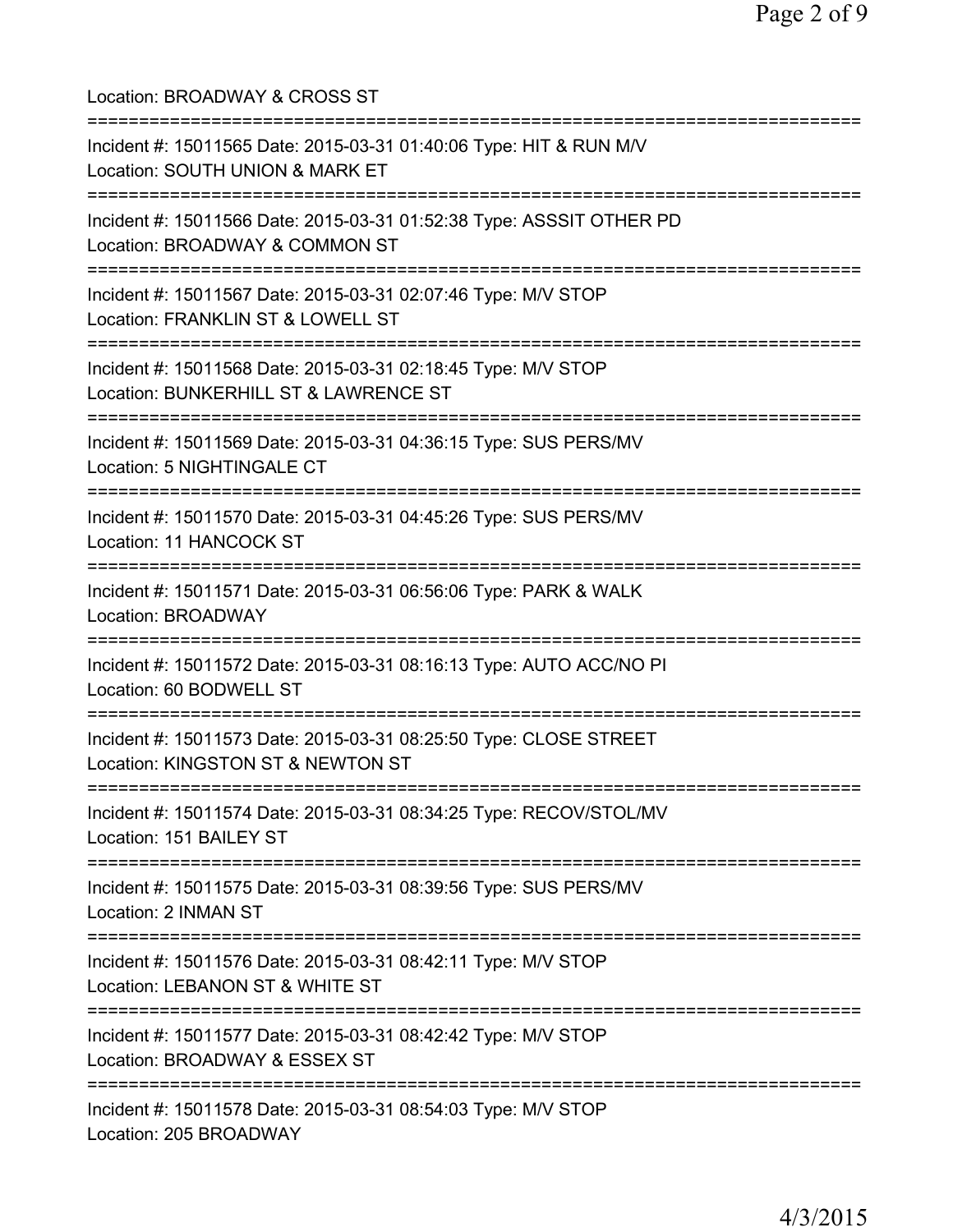| Incident #: 15011579 Date: 2015-03-31 08:56:48 Type: INVESTIGATION<br>Location: 233 HAVERHILL ST               |
|----------------------------------------------------------------------------------------------------------------|
| Incident #: 15011580 Date: 2015-03-31 09:06:19 Type: ASSSIT AMBULANC<br>Location: 18 BELLEVUE ST               |
| Incident #: 15011582 Date: 2015-03-31 09:31:28 Type: RECOV/STOL/MV<br>Location: 135 HANCOCK ST                 |
| Incident #: 15011581 Date: 2015-03-31 09:31:52 Type: M/V STOP<br>Location: ANDOVER ST & S BROADWAY             |
| Incident #: 15011583 Date: 2015-03-31 09:46:39 Type: M/V STOP<br>Location: S UNION ST & SALEM ST               |
| Incident #: 15011584 Date: 2015-03-31 09:48:47 Type: MV/BLOCKING<br>Location: ROLLINS SCHOOL / 451 HOWARD ST   |
| Incident #: 15011585 Date: 2015-03-31 10:12:33 Type: 209A/SERVE<br>Location: 206 PROSPECT ST<br>=============  |
| Incident #: 15011586 Date: 2015-03-31 10:16:35 Type: AUTO ACC/NO PI<br>Location: DUNKIN DONUTS / 63 S UNION ST |
| Incident #: 15011587 Date: 2015-03-31 10:18:40 Type: M/V STOP<br>Location: ESSEX ST & NEWBURY ST               |
| Incident #: 15011588 Date: 2015-03-31 10:31:48 Type: SUS PERS/MV<br>Location: 5 FARNHAM ST                     |
| Incident #: 15011589 Date: 2015-03-31 10:31:50 Type: STOL/MV/PAS<br>Location: 112 MARSTON ST                   |
| Incident #: 15011590 Date: 2015-03-31 10:34:57 Type: WARRANT SERVE<br>Location: 133 BAILEY ST                  |
| Incident #: 15011591 Date: 2015-03-31 10:36:42 Type: SUS PERS/MV<br><b>Location: UNION &amp; PARKER</b>        |
| ================<br>Incident #: 15011592 Date: 2015-03-31 10:48:53 Type: M/V STOP<br>Location: 202 ESSEX ST    |
|                                                                                                                |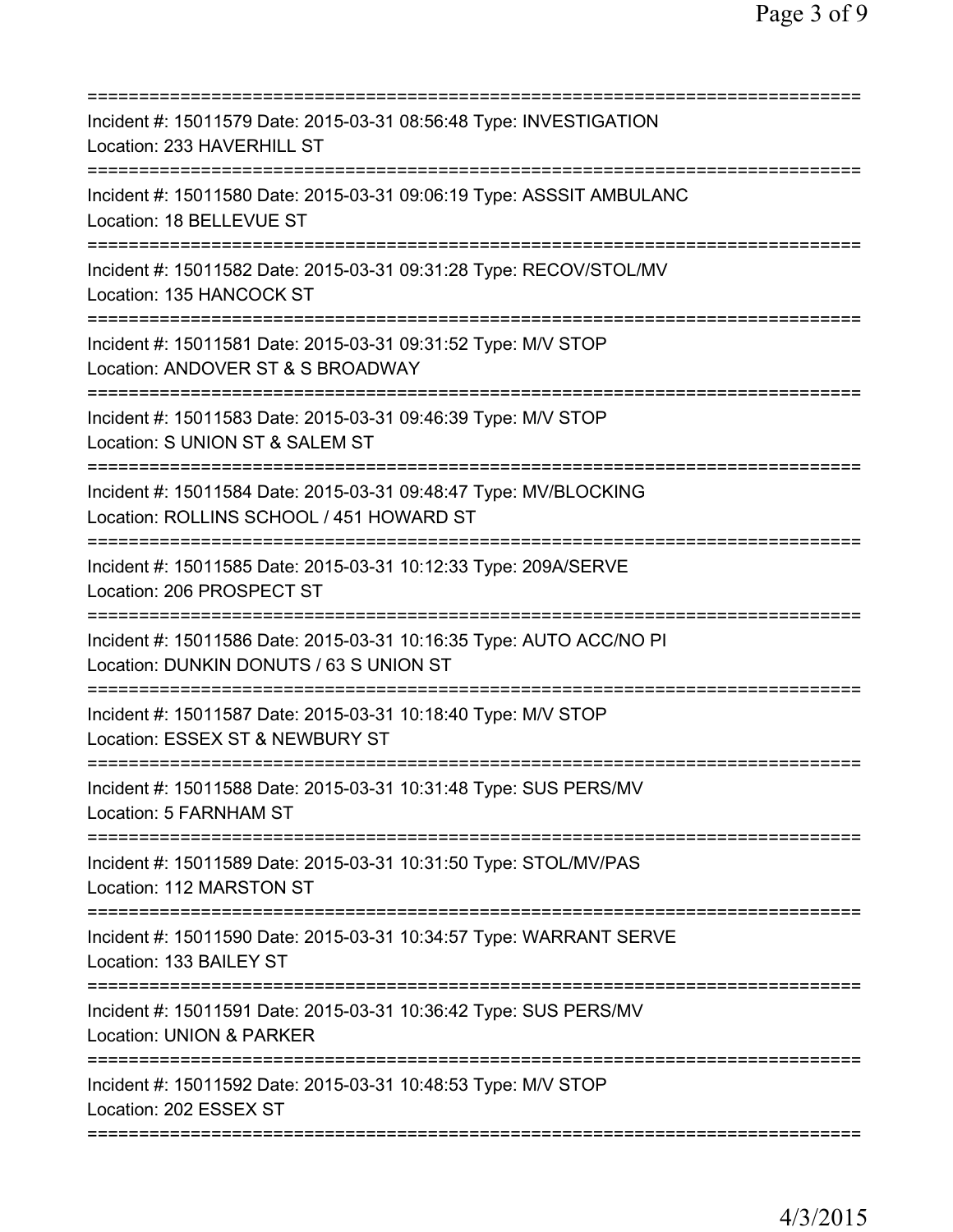| Incident #: 15011593 Date: 2015-03-31 10:51:23 Type: WARRANT SERVE<br>Location: 30 FARNHAM ST                                                                                 |
|-------------------------------------------------------------------------------------------------------------------------------------------------------------------------------|
| Incident #: 15011594 Date: 2015-03-31 11:03:54 Type: M/V STOP<br>Location: 231 BROADWAY                                                                                       |
| Incident #: 15011595 Date: 2015-03-31 11:17:07 Type: M/V STOP<br>Location: NEWTON ST & SALEM ST                                                                               |
| Incident #: 15011596 Date: 2015-03-31 11:24:00 Type: 209A/SERVE<br>Location: 93 OSGOOD ST                                                                                     |
| =====================================<br>Incident #: 15011598 Date: 2015-03-31 11:25:10 Type: LARCENY/PAST<br>Location: 16 E PLEASANT ST                                      |
| Incident #: 15011597 Date: 2015-03-31 11:25:27 Type: M/V STOP<br>Location: 1 TREMONT ST                                                                                       |
| Incident #: 15011599 Date: 2015-03-31 11:31:50 Type: STOL/MV/PAS<br>Location: 12 METHUEN ST                                                                                   |
| Incident #: 15011600 Date: 2015-03-31 11:35:45 Type: M/V STOP<br>Location: BOWDOIN ST & S BROADWAY                                                                            |
| Incident #: 15011601 Date: 2015-03-31 11:45:56 Type: M/V STOP<br>Location: POST OFFICE / 431 COMMON ST                                                                        |
| Incident #: 15011603 Date: 2015-03-31 11:52:02 Type: INVESTIGATION<br>Location: 15 UNION ST #SUITE 414 FL 4TH                                                                 |
| Incident #: 15011602 Date: 2015-03-31 11:53:36 Type: M/V STOP<br>Location: DRACUT ST & S BROADWAY                                                                             |
| ============================<br>Incident #: 15011604 Date: 2015-03-31 12:04:04 Type: M/V STOP<br>Location: CHESTER ST & S BROADWAY                                            |
| Incident #: 15011605 Date: 2015-03-31 12:09:14 Type: AUTO ACC/NO PI<br>Location: CENTRAL BRIDGE / 0 MERRIMACK ST                                                              |
| =====================================<br>======================================<br>Incident #: 15011606 Date: 2015-03-31 12:15:32 Type: SUS PERS/MV<br>Location: 661 ESSEX ST |
| Incident #: 15011607 Date: 2015-03-31 12:17:06 Type: M/V STOP                                                                                                                 |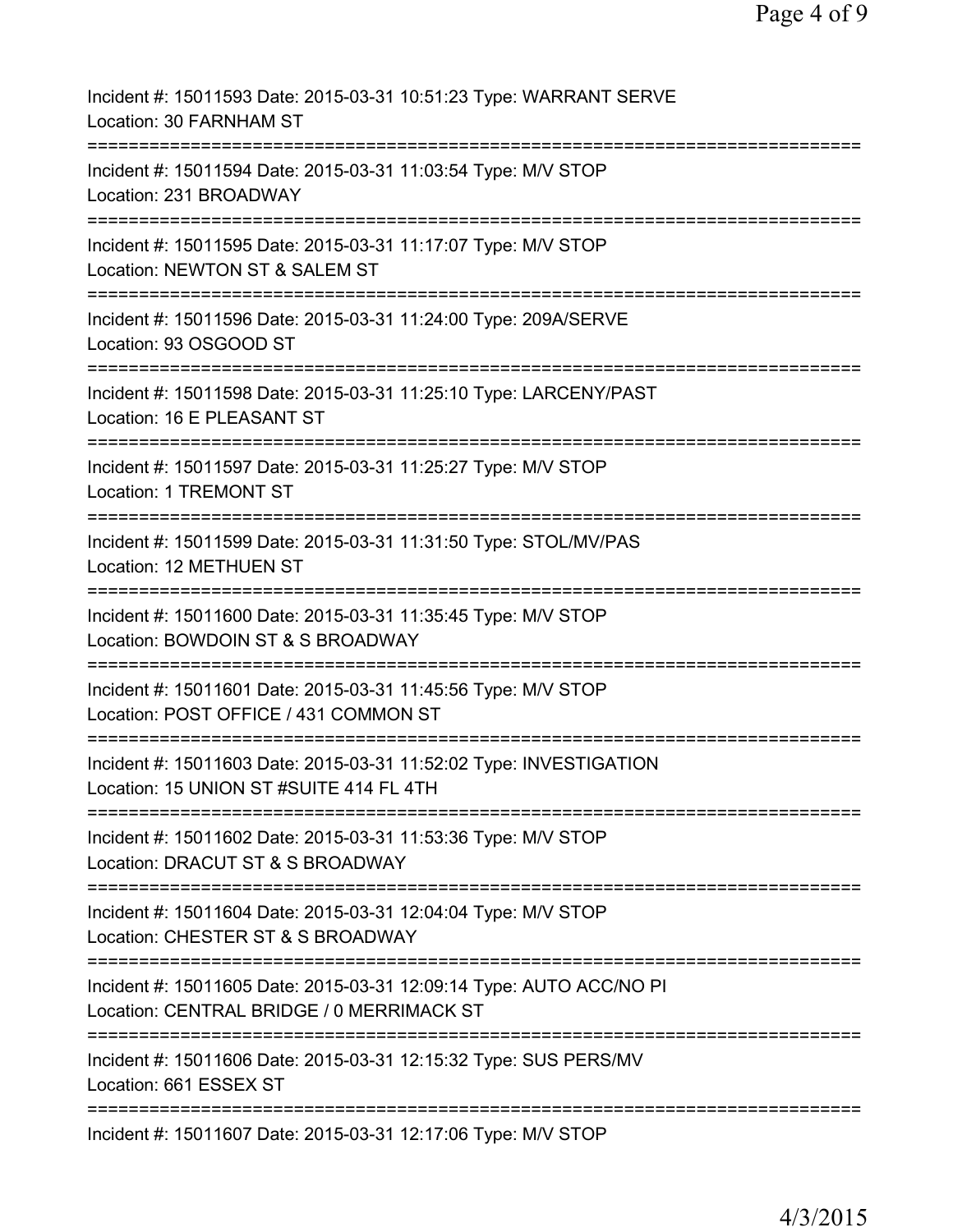Location: 194 BROADWAY =========================================================================== Incident #: 15011608 Date: 2015-03-31 12:25:13 Type: M/V STOP Location: GROTON ST & S BROADWAY =========================================================================== Incident #: 15011609 Date: 2015-03-31 12:27:54 Type: ALARM/BURG Location: ATTIKA / 1 MILL ST =========================================================================== Incident #: 15011610 Date: 2015-03-31 12:36:54 Type: AUTO ACC/PI Location: CANAL ST & UNION ST =========================================================================== Incident #: 15011611 Date: 2015-03-31 12:48:58 Type: DRUG VIO Location: MANCHESTER ST =========================================================================== Incident #: 15011612 Date: 2015-03-31 12:53:33 Type: M/V STOP Location: 20 CARVER ST =========================================================================== Incident #: 15011613 Date: 2015-03-31 13:18:07 Type: AUTO ACC/NO PI Location: DAISY ST & HOLLY ST =========================================================================== Incident #: 15011614 Date: 2015-03-31 13:32:40 Type: RECOV/STOL/MV Location: 49 WILLOW ST =========================================================================== Incident #: 15011615 Date: 2015-03-31 13:36:55 Type: DRUG VIO Location: 233 HAVERHILL ST =========================================================================== Incident #: 15011616 Date: 2015-03-31 13:49:28 Type: SHOTS FIRED Location: 32 WATER ST =========================================================================== Incident #: 15011617 Date: 2015-03-31 14:20:00 Type: NOISE ORD Location: 40 CAMBRIDGE ST =========================================================================== Incident #: 15011618 Date: 2015-03-31 14:30:13 Type: HIT & RUN M/V Location: FAMILY DOLLAR / 700 ESSEX ST =========================================================================== Incident #: 15011619 Date: 2015-03-31 14:32:58 Type: M/V STOP Location: FALMOUTH ST & S UNION ST =========================================================================== Incident #: 15011620 Date: 2015-03-31 14:56:49 Type: AUTO ACC/UNK PI Location: MANCHESTER ST =========================================================================== Incident #: 15011621 Date: 2015-03-31 15:11:44 Type: AUTO ACC/NO PI Location: 34 HAVERHILL ST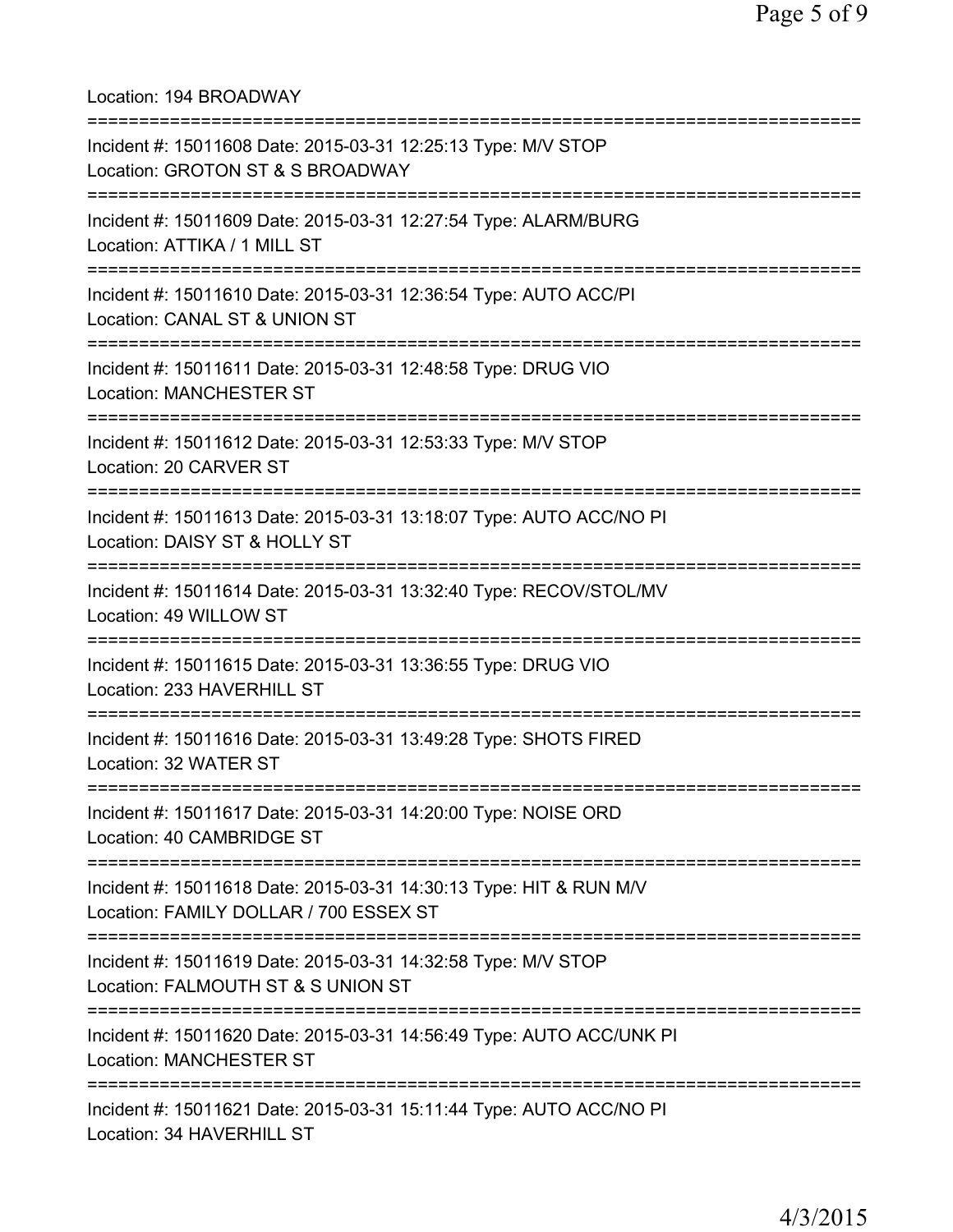| Incident #: 15011624 Date: 2015-03-31 15:16:22 Type: LARCENY/PAST<br>Location: 1 BEACON AV                                                   |
|----------------------------------------------------------------------------------------------------------------------------------------------|
| Incident #: 15011622 Date: 2015-03-31 15:16:26 Type: AUTO ACC/NO PI<br>Location: LORING ST & SALEM ST                                        |
| Incident #: 15011623 Date: 2015-03-31 15:18:05 Type: AUTO ACC/NO PI<br><b>Location: MARSTON ST</b>                                           |
| Incident #: 15011625 Date: 2015-03-31 15:25:53 Type: AUTO ACC/NO PI<br>Location: BROADWAY & HAVERHILL ST                                     |
| Incident #: 15011626 Date: 2015-03-31 15:52:19 Type: SUS PERS/MV<br>Location: 286 AMES ST                                                    |
| Incident #: 15011627 Date: 2015-03-31 16:10:02 Type: WARRANT SERVE<br>Location: 90 LOWELL ST                                                 |
| Incident #: 15011628 Date: 2015-03-31 16:46:30 Type: 209A/SERVE<br>Location: 351 LOWELL ST                                                   |
| Incident #: 15011629 Date: 2015-03-31 16:47:26 Type: 209A/SERVE<br>Location: 18 FRANKLIN ST                                                  |
| Incident #: 15011630 Date: 2015-03-31 16:52:54 Type: HIT & RUN M/V<br>Location: 27 WOODLAND ST                                               |
| Incident #: 15011631 Date: 2015-03-31 17:17:34 Type: MAN DOWN<br>Location: BURGER KING / 187 BROADWAY<br>=================================== |
| Incident #: 15011632 Date: 2015-03-31 17:20:49 Type: M/V STOP<br>Location: 550 CANAL ST                                                      |
| Incident #: 15011633 Date: 2015-03-31 17:35:35 Type: LOST PROPERTY<br>Location: 519 HAVERHILL ST                                             |
| Incident #: 15011634 Date: 2015-03-31 17:44:56 Type: SHOPLIFTING<br>Location: JACKSON ST & SWAN ST                                           |
| Incident #: 15011637 Date: 2015-03-31 17:45:18 Type: LARCENY/PAST<br>Location: 248 BROADWAY #303 FL 3                                        |
|                                                                                                                                              |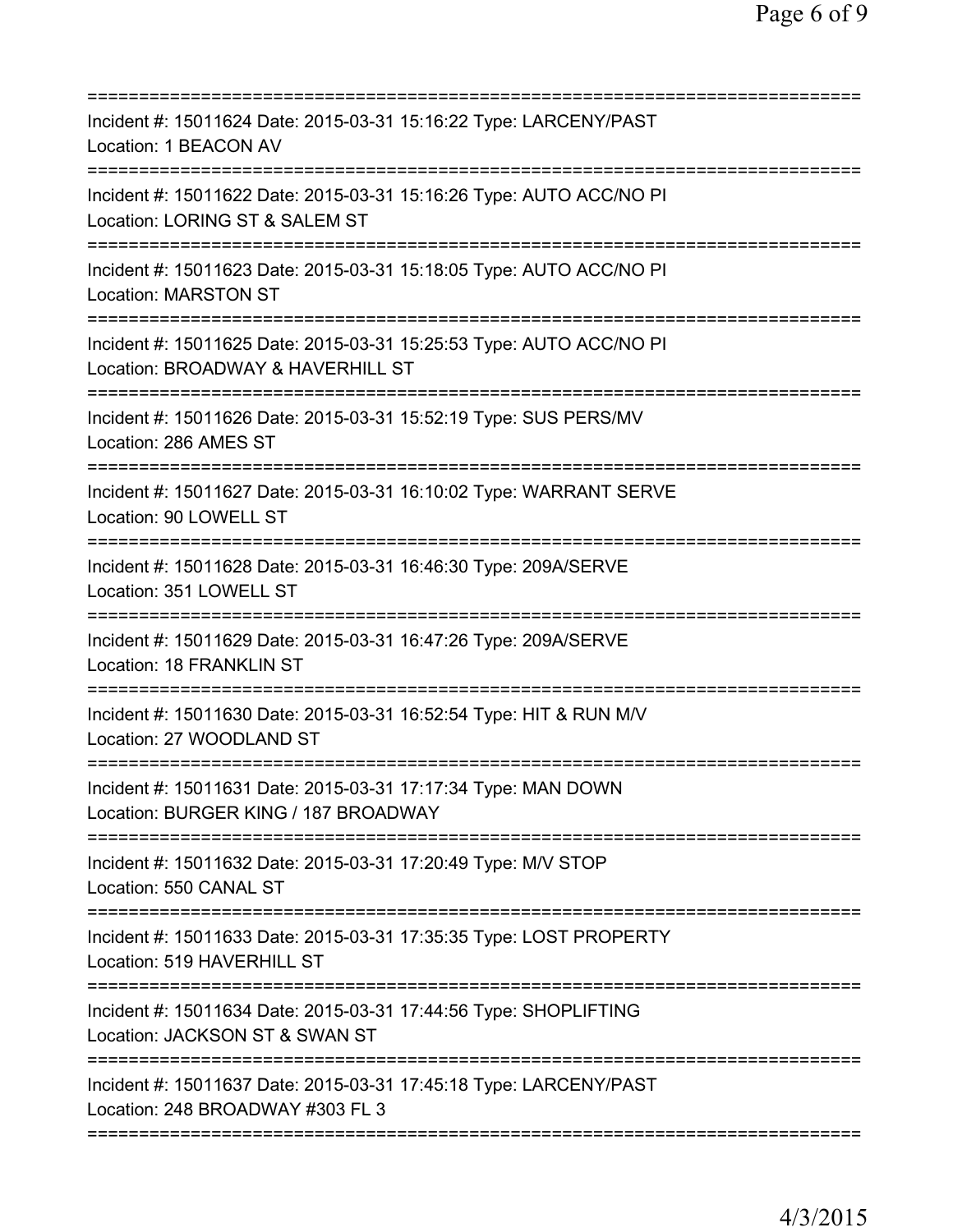| Incident #: 15011635 Date: 2015-03-31 17:46:04 Type: LARCENY/PAST<br>Location: 70 CONGRESS ST                                 |
|-------------------------------------------------------------------------------------------------------------------------------|
| Incident #: 15011636 Date: 2015-03-31 17:46:17 Type: DOMESTIC/PROG<br>Location: E HAVERHILL ST & MARSTON ST                   |
| Incident #: 15011638 Date: 2015-03-31 17:53:25 Type: LARCENY/PAST<br>Location: 69 C WINTHROP AV                               |
| Incident #: 15011639 Date: 2015-03-31 18:04:21 Type: HIT & RUN M/V<br>Location: 166 ANDOVER ST                                |
| Incident #: 15011640 Date: 2015-03-31 18:11:32 Type: LOUD NOISE<br>Location: 36 BOXFORD ST                                    |
| Incident #: 15011641 Date: 2015-03-31 18:21:44 Type: M/V STOP<br>Location: 56 SPRINGFIELD ST                                  |
| Incident #: 15011642 Date: 2015-03-31 18:23:48 Type: M/V STOP<br>Location: BOXFORD ST<br>:=================================== |
| Incident #: 15011643 Date: 2015-03-31 18:47:37 Type: SUS PERS/MV<br>Location: FREEDOM TIRE / 140 S BROADWAY                   |
| Incident #: 15011644 Date: 2015-03-31 18:52:18 Type: M/V STOP<br>Location: 80 HOLLY ST                                        |
| :==================<br>Incident #: 15011645 Date: 2015-03-31 18:54:09 Type: FIRE<br>Location: BROADWAY & CANAL ST             |
| Incident #: 15011646 Date: 2015-03-31 19:02:44 Type: M/V STOP<br>Location: PARK ST & WILLOW ST                                |
| Incident #: 15011647 Date: 2015-03-31 19:03:54 Type: MEDIC SUPPORT<br>Location: 2 NIGHTINGALE CT                              |
| Incident #: 15011649 Date: 2015-03-31 19:15:14 Type: 209A/VIOLATION<br>Location: LAWRENCE DISTRICT COURT / 381 COMMON ST      |
| Incident #: 15011648 Date: 2015-03-31 19:17:39 Type: ASSSIT OTHER PD<br>Location: MARSTON ST & PROSPECT ST                    |
| Incident #: 15011650 Date: 2015-03-31 19:28:43 Type: SUS PERS/MV                                                              |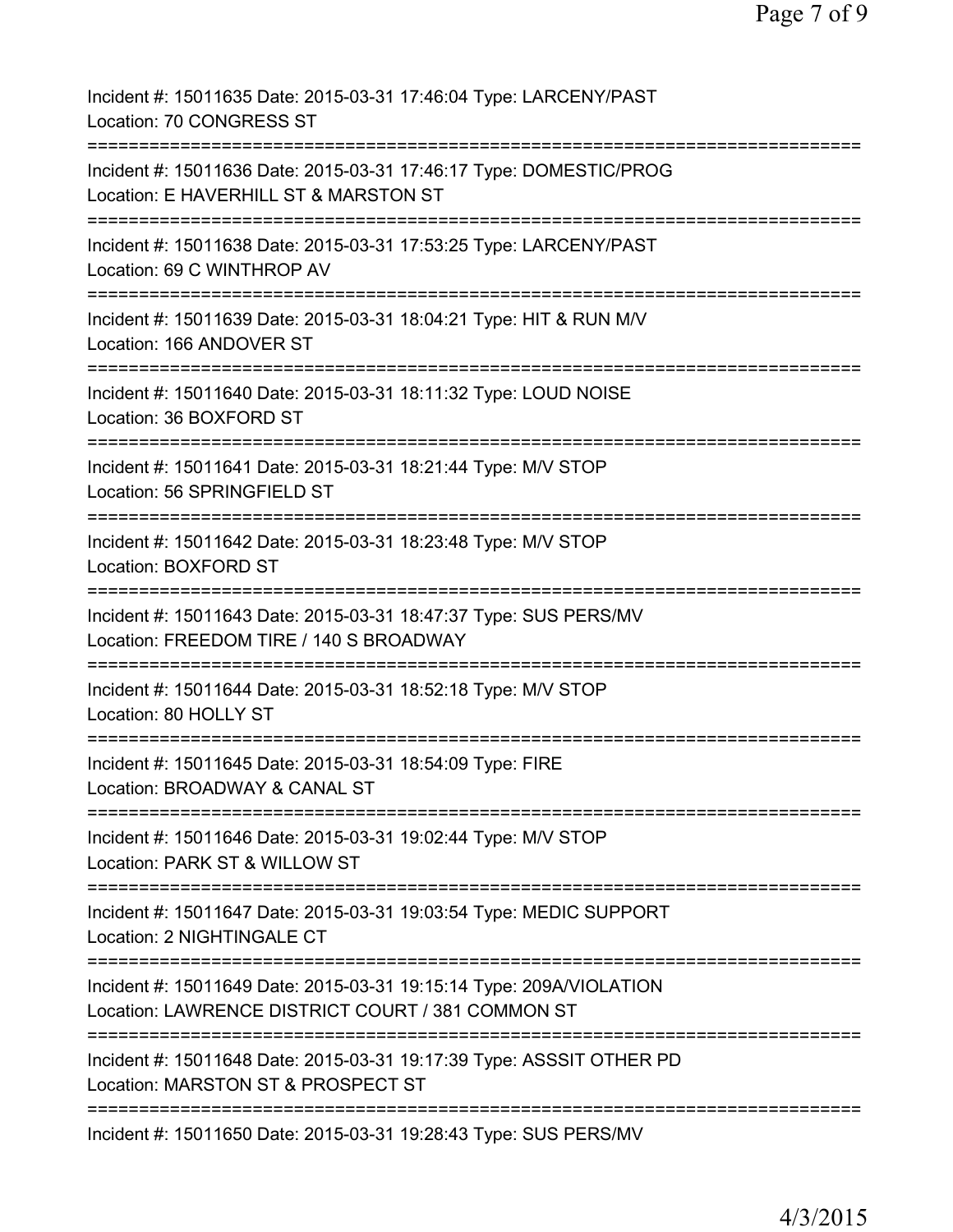| Location: 34 DARTMOUTH ST                                                                                                           |
|-------------------------------------------------------------------------------------------------------------------------------------|
| Incident #: 15011651 Date: 2015-03-31 19:37:43 Type: CK WELL BEING<br>Location: 13 AYER RD                                          |
| Incident #: 15011652 Date: 2015-03-31 19:40:49 Type: HIT & RUN M/V<br>Location: 2 PILGRIM RD                                        |
| Incident #: 15011653 Date: 2015-03-31 19:45:13 Type: M/V STOP<br><b>Location: FALLS BRIDGE</b>                                      |
| Incident #: 15011654 Date: 2015-03-31 19:48:56 Type: DOMESTIC/PROG<br>Location: 16 BUSWELL ST FL 1                                  |
| Incident #: 15011655 Date: 2015-03-31 20:03:16 Type: M/V STOP<br><b>Location: CENTRAL BRIDGE</b><br>=============================== |
| Incident #: 15011656 Date: 2015-03-31 20:06:08 Type: TRESPASSING<br>Location: 33 BROOK ST                                           |
| Incident #: 15011657 Date: 2015-03-31 20:43:48 Type: SUICIDE ATTEMPT<br>Location: 32 LAWRENCE ST #27 FL 3                           |
| Incident #: 15011658 Date: 2015-03-31 20:57:13 Type: MEDIC SUPPORT<br>Location: 101 LOWELL ST FL 3RD                                |
| Incident #: 15011659 Date: 2015-03-31 21:37:55 Type: ALARM/BURG<br>Location: NEW ENGLAND UNITED METHODIST CHURCH / 207 HAVERHILL ST |
| Incident #: 15011660 Date: 2015-03-31 21:45:22 Type: M/V STOP<br>Location: LAWRENCE ST & LOWELL ST                                  |
| Incident #: 15011661 Date: 2015-03-31 21:52:47 Type: DOMESTIC/PROG<br>Location: 10 GROVE ST FL 3RD                                  |
| Incident #: 15011662 Date: 2015-03-31 21:59:29 Type: HOME INVASION<br>Location: 133 UNION ST FL 2ND                                 |
| Incident #: 15011663 Date: 2015-03-31 22:10:42 Type: STOL/MV/PAS<br>Location: 280 WATER ST                                          |
| Incident #: 15011665 Date: 2015-03-31 22:16:09 Type: SUS PERS/MV<br>Location: 4 AVON ST FL 1ST                                      |